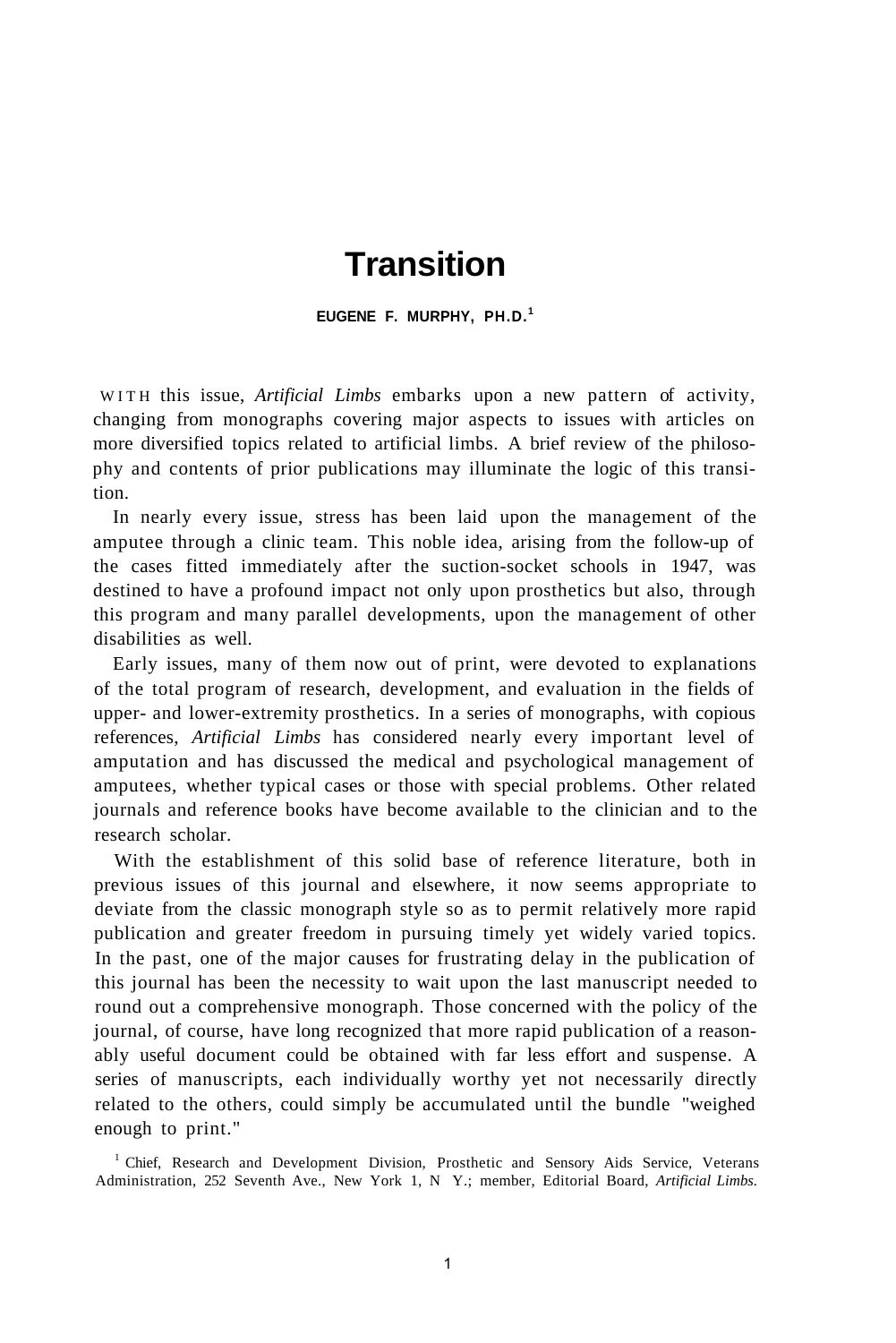The articles in this transitional issue, however, are related to the background of past issues and to other publications of the Committee on Prosthetics Research and Development. In the traditional role of the editorial or lead article, this is an attempt to correlate the articles in this issue, to comment on them, and to stimulate each reader to apply them to his problems.

Dr. Glattly's preliminary report on a survey of amputees, conducted with the cooperation of the prosthetics profession of this country, discloses a number of fascinating facts yet leads to interesting speculations. Obviously, the information in the article is related to the important considerations of methods of treatment for each level of amputation covered in past monographs and in the "case studies" issue of Spring 1957. Improved prostheses are available for every level of amputation; but perhaps more important are the principles of management valid for all levels which have evolved since World War II. The great preponderance of geriatric amputees in civilian practice points up the value of the report arising from a conference sponsored by CPRD in 1961—*The Geriatric Amputee.* At the other extreme, the number of child or juvenile amputees emphasizes the importance of the work of CPRD's Subcommittee on Child Prosthetics Problems and of the slowly growing number of special children's clinics engaged in a cooperative program. Fortunately, high-level and bilateral upper-extremity amputees are relatively limited in number, but they especially emphasize the need for auxiliary power, as discussed in the record of a conference held at Lake Arrowhead, California, in 1960 under the auspices of CPRD—*The Application of External Power in Prosthetics and Orthotics.* 

Indeed, the entire problem of amputation emphasizes the role of the Committee on Prosthetics Education and Information in widely disseminating information to the medical and paramedical professions through their professional schools, and local and national meetings, and by exhibits, publications, films, and slides. In fulfilling its important role, CPEI will join CPRD in sponsoring *Artificial Limbs,* beginning with the next issue. Dr. William J. Erdman, II, a member of CPEI, will join the Editorial Board.

Mr. Colin A. McLaurin's article on independent-control harnessing for upperextremity prostheses is clearly related to previous issues on the upper-extremity problem as a whole, harnessing for artificial arms, and discussions of problem cases. Elbow flexion independent of operation of the terminal device has long been sought, as shown by the patent literature in this country and by the German literature of World War I. Immediately after World War II, many of the amputees working with Northrop Aircraft in the relatively warm climate and casual atmosphere of Los Angeles preferred to sacrifice independent control in favor of simplicity of harnessing. However, the amputees fitted in the relatively cooler German climate by Professor Hepp after his return from his 1951 trip to the United States laboratories were more willing to accept his expert judgment that some form of "triple control" was important for function. Thus they were more willing to tolerate the more restrictive type of harness. As a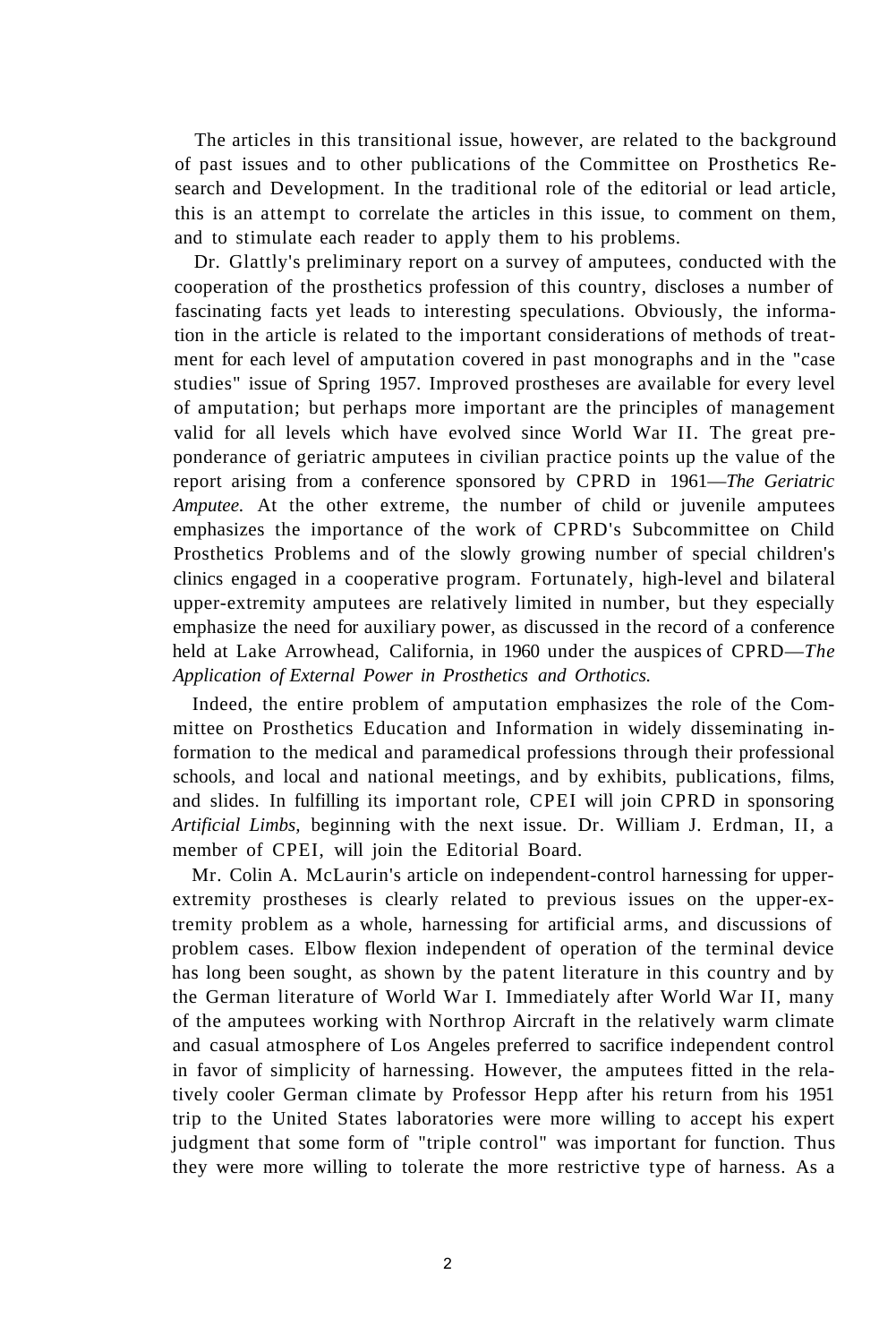result of experience with problem cases seen at the Rehabilitation Institute of Chicago and at the Michigan Area Child Amputee Center at Grand Rapids, Mr. McLaurin and Mr. Sammons have decided that independent control is important for selected amputees. Their suggestions, presented in one of the major articles of this issue, deserve careful consideration.

The article on porous laminates in this issue, by Mr. Hill and Dr. Leonard of the Army Prosthetics Research Laboratory, is closely related to the discussion of perspiration and its consequences in a past issue on dermatological problems of amputation stumps. Readers of that classic will no doubt remember the cartoons of gremlins representing perspiration and bacteria attacking the stump within the typical air-tight socket. Porous sockets in the past have been only imperfectly approximated with porous, wicklike stump socks worn within wooden or metal shells, sometimes with numerous drilled holes, or in sockets molded of leather, which is slightly porous but undesirable from so many other hygienic aspects. The typical above-knee suction sockets of lacquered solid wood or of molded plastic laminate, both completely impermeable, have been worn without a stump sock. An early goal of the Sarah Mellon Scaife Foundation Fellowship on Orthopedic Appliances at Mellon Institute, in 1947 and following, was the development of a porous-plastic material. Though techniques of the time for attaining porosity were not satisfactory, the project made an important indirect step—the introduction to the orthotics and prosthetics field of epoxy laminate which later proved to be a key feature in the early development of porous laminates. After many years of effort, techniques only recently have been developed for the production of porous laminates of polyester resins as well as epoxy.

The adjustable coupling for alignment of lower-extremity prostheses, developed by Messrs. Staros and Gardner of the Veterans Administration Prosthetics Center, is obviously related to the early issue of May 1954 in which tools to aid in achieving alignment based upon biomechanical principles were discussed by Professor Radcliffe. The adjustable coupling is particularly useful in aligning prostheses containing special knee joints intended for better control of the limb, though it is also applicable in alignment of the patellar-tendonbearing below-knee prosthesis. The present coupling, useful though it is, seems only a step toward a light, expendable coupling which may be left in the prosthesis, thus obviating the need for transfer of alignment.

Though amputees represent a relatively small fraction of the disabled of the country, the serious physical and psychological aspects of their problems demand special attention. Neglect of these severely disabled persons has sometimes, as at the end of World War II, been the cause of public criticism and emotional or even unjust reactions. It is gratifying that, since then, the systematic and steady work of many devoted individuals and organizations has led to the body of knowledge outlined in the literature now available and to many thousands of persons being trained through intensive short courses in